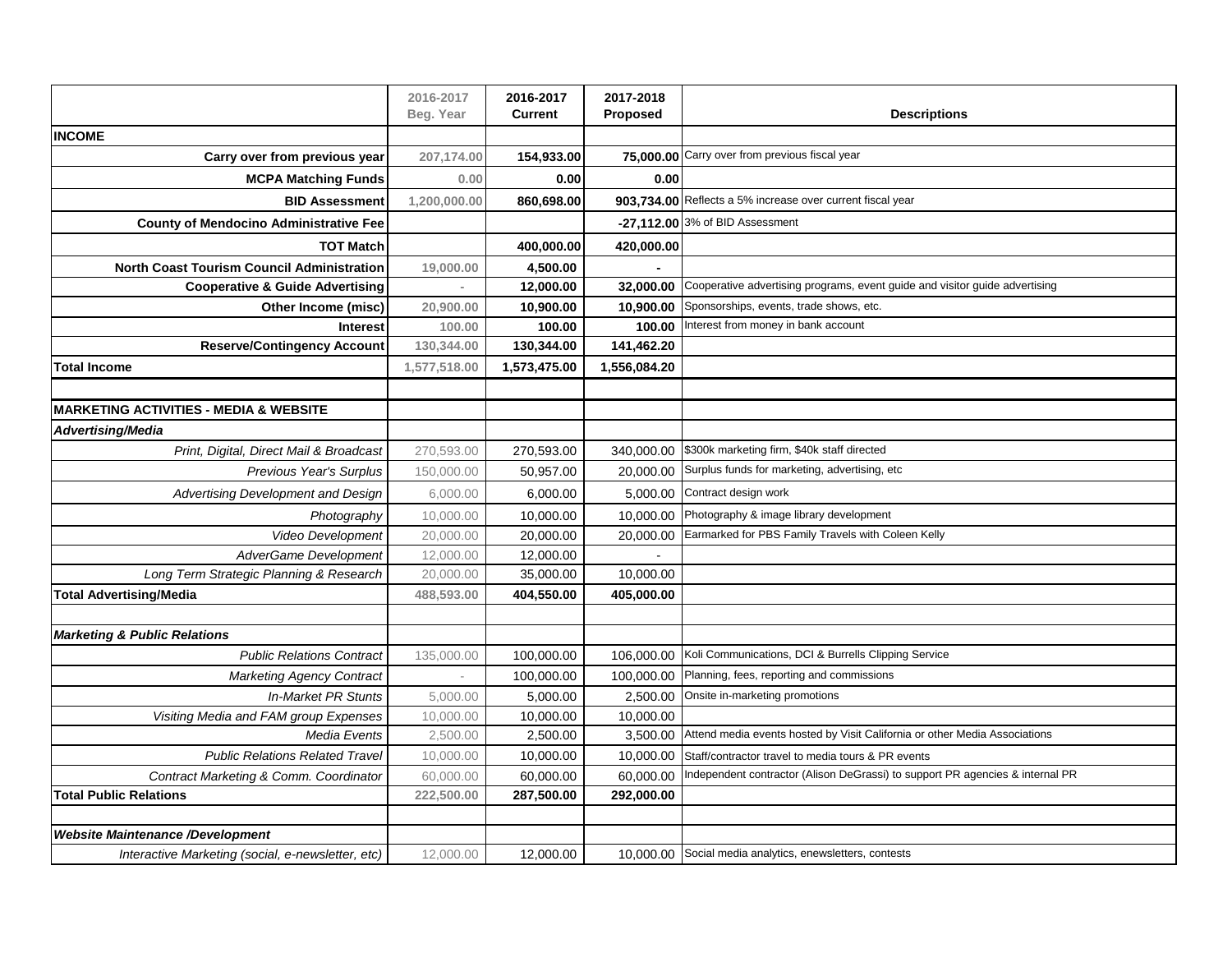| Development/Maintenance                                           | 25,000.00 | 25,000.00      |            | 15,000.00 Website hosting, updates, content development, SEO                          |
|-------------------------------------------------------------------|-----------|----------------|------------|---------------------------------------------------------------------------------------|
| Interactive Media & Content Coordinator                           | 36,000.00 | 36,000.00      | 24,000.00  |                                                                                       |
| <b>Total Website Maintenance/Development</b>                      | 73,000.00 | 73,000.00      | 49,000.00  |                                                                                       |
|                                                                   |           |                |            |                                                                                       |
| Leisure/Group Sales                                               |           |                |            |                                                                                       |
| <b>Contract Sales Manager</b>                                     | $\sim$    | $\blacksquare$ | 45.000.00  | <b>Richard Strom</b>                                                                  |
| <b>Consumer and Trade Shows</b>                                   | 12,000.00 | 12,000.00      | 12,000.00  | Sunset celebration, Bay Area Travel Show, etc.                                        |
| <b>Travel Shows - Shipping</b>                                    | 3,000.00  | 3,000.00       | 3,000.00   | Shipping show materials                                                               |
| <b>Misc Sales Opportunities</b>                                   | 2,000.00  | 2,000.00       | 2,000.00   | Co-op with specific programs with California partners (NCTC, etc)                     |
| <b>State Fair Exhibit</b>                                         | 5,000.00  | 5,000.00       | 5,000.00   | Cost to have exhibit in Sacramento for State Fair                                     |
| Promotional Items & Booth Development                             | 5,000.00  | 5,000.00       | 5,000.00   |                                                                                       |
| Leisure/Group Sales Staff Related Travel                          | 10,000.00 | 10,000.00      | 10,000.00  | Staff/contractor travel to shows, sales meetings                                      |
| Group Travel FAMs                                                 | 8,000.00  | 8,000.00       | 8,000.00   | In-county costs of group tour FAMs                                                    |
| <b>Total Leisure/Group Sales</b>                                  | 45,000.00 | 45,000.00      | 90,000.00  |                                                                                       |
|                                                                   |           |                |            |                                                                                       |
| <b>MARKETING ACTIVITIES - VISITOR SERVICES &amp; PARTNERSHIPS</b> |           |                |            |                                                                                       |
| <b>Visitor Services/Fulfillment</b>                               |           |                |            |                                                                                       |
| <b>Print Collateral</b>                                           | 15,000.00 | 15,000.00      | 113,000.00 | Visitor guides, mini-guides, maps, event guides                                       |
| Signage - Gateway, Kiosks and Directional                         | 8,000.00  | 8,000.00       | 2,500.00   | Signage, visitor kiosk development                                                    |
| Incentive & Sponsorship Programs                                  | 46,000.00 | 56,000.00      | 47,000.00  | Event/Grant Program, Customer Incentives, Redwood Coast Chamber, Arts Council         |
| Event & Festival Guide Printing and Distribution                  | 16,000.00 | 16,000.00      |            | Moved to print collateral                                                             |
| <b>Retail Items</b>                                               | 10,000.00 | 10,000.00      |            | Retail phased out                                                                     |
| <b>Total Visitor Services/Fulfillment</b>                         | 95,000.00 | 105,000.00     | 162,500.00 |                                                                                       |
| <b>Partnerships</b>                                               |           |                |            |                                                                                       |
| North Coast Tourism Council                                       | 10,000.00 | 4,500.00       | 10,000.00  |                                                                                       |
| Memberships - CVB's, CalTIA, Chambers, MPI                        | 7,000.00  | 7,000.00       | 7.000.00   | Cal Travel, DMAI, DMA West, Chambers - annual membership costs                        |
| <b>Conferences and Seminars</b>                                   | 5,000.00  | 5,000.00       | 5,000.00   | Cal Travel, DMAI, DMA West, conference registration and meeting costs                 |
| <b>In-County Relations</b>                                        | 1,000.00  | 1,000.00       | 1,000.00   | Costs associated with mixers and other networking events in the county                |
| <b>Total Partnerships</b>                                         | 13,000.00 | 13,000.00      | 23,000.00  |                                                                                       |
|                                                                   |           |                |            |                                                                                       |
| <b>ADMINISTRATIVE EXPENSES</b>                                    |           |                |            |                                                                                       |
| Office/ Storage Rent                                              | 21,600.00 | 21,600.00      | 25,200.00  | Fort Bragg and Ukiah offices                                                          |
| <b>Office Supplies</b>                                            | 10,500.00 | 10,500.00      | 10,000.00  | Big Contacts, Office supplies, office equipment                                       |
| Maintenance                                                       | 5,000.00  | 5,000.00       | 1,500.00   | Repairs & maintenace                                                                  |
| Postage/Shipping                                                  | 13,142.00 | 18,142.00      | 15,722.00  | Postage for mailings/shipping/Certified Folder                                        |
| Copying/Printing                                                  | 1,200.00  | 1,200.00       | 1,200.00   | Copier lease/miscellaneous copying/printing - meeting materials, marketing plans, etc |
| Telephone/Telecommunications                                      | 3,750.00  | 3,750.00       | 3,750.00   | OOMA, staff cell phones (owned by organization)                                       |
| <b>Utilities</b>                                                  | 5,500.00  | 5,500.00       | 5,500.00   | Internet, propane, garbage, water                                                     |
| Visit Mendocino County, Inc. Administrative Travel                | 13,450.00 | 13,450.00      | 13,400.00  | General mileage reimbursement, lodging, meals, transportation                         |
|                                                                   |           |                |            |                                                                                       |